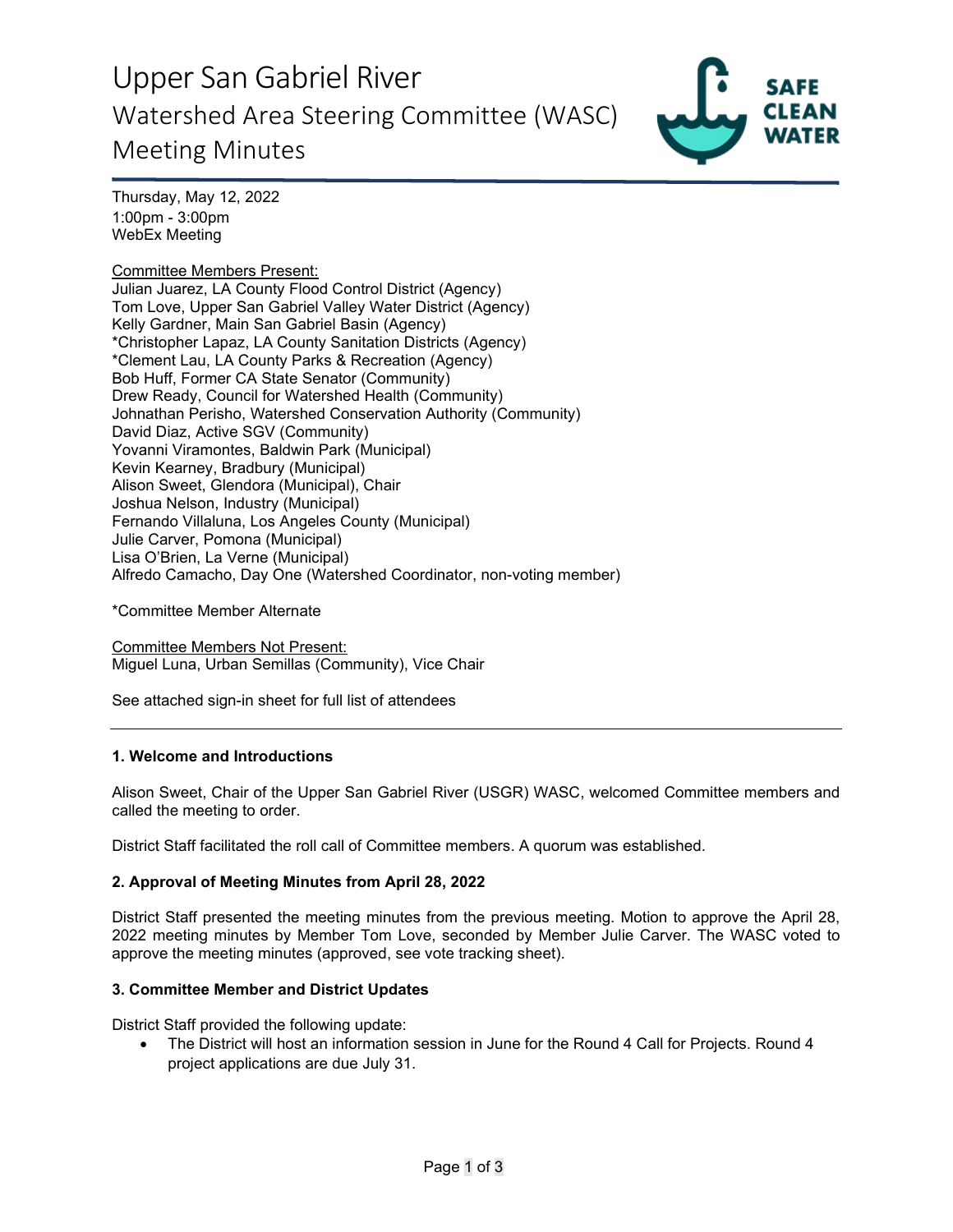# Upper San Gabriel River Watershed Area Steering Committee (WASC) Meeting Minutes



• All projects involving Los Angeles County Flood Control District infrastructure, facilities, or rightsof-way need to contact their watershed manager for approval by May 31. The USGR Watershed Manager is Julian Juarez.

# **4. Ex Parte Communication Disclosures**

There were no ex parte communication disclosures.

## **5. Public Comment Period**

There were no public comments.

### **6. Discussion Items**

## **a) Upper San Gabriel River (USGR) Project Prioritization and Selection Discussion for populating the Fiscal Year 2022-23 Stormwater Investment Plan (SIP).**

District Staff demonstrated the new SIP tool column which shows anticipated operations and maintenance costs. District Staff shared that the partial funding request for Glendora Avenue Green Streets projects offered during the last WASC meeting was also made available. The District reminded WASC members that partial funding for design phase is an option, however, the goal of the Safe, Clean Water Program (SCWP) is to fund projects through completion. District Staff noted that once the SIP is approved for submittal to the Regional Oversight Committee (ROC), the Chair needs to attend the ROC meeting to answer any questions.

The Committee discussed approving the Pelota Park, Marchant Park, and partially funded Glendora Avenue Green Streets Infrastructure Program (IP) projects and the Maximizing Impact of Minimum Control Measures and Community Garden Stormwater Capture Investigation Scientific Studies (SS). The funding scenario under consideration includes delayed funding for the Round 1 Wingate Park Regional EWMP and Bassett High School Stormwater Capture Multi-Benefit Projects. The WASC observed that this scenario fully allocates the budget for FY22-23 and FY 24-25 and results in overallocated scenarios, if they factor in the estimated future construction costs.

WASC members who support the funding scenario noted that funding final design-phase projects will bring clarity around anticipated future funding.

Other WASC members expressed concern over allocating a such large percentage of the SIP budget and recommended leaving room for future projects. Those members highlighted concerns over cities competing for construction dollars in the future. District Staff added that the Sunset Crossing Park Multi-Benefit Stormwater Project, a Technical Resources Project approved in Round 2, is also expected to come back for funding.

Members who support the allocation noted that funding the design phase of a project allows proponents to find other construction funding sources.

# **7. Public Comment Period**

Ed Othmer (Stantec, consultant to East San Gabriel Valley Watershed Group) shared a public comment in support of funding projects for design. Othmer noted that infrastructure funding is widely available, but competitive. Robust design enhances the competitiveness of construction funding applications.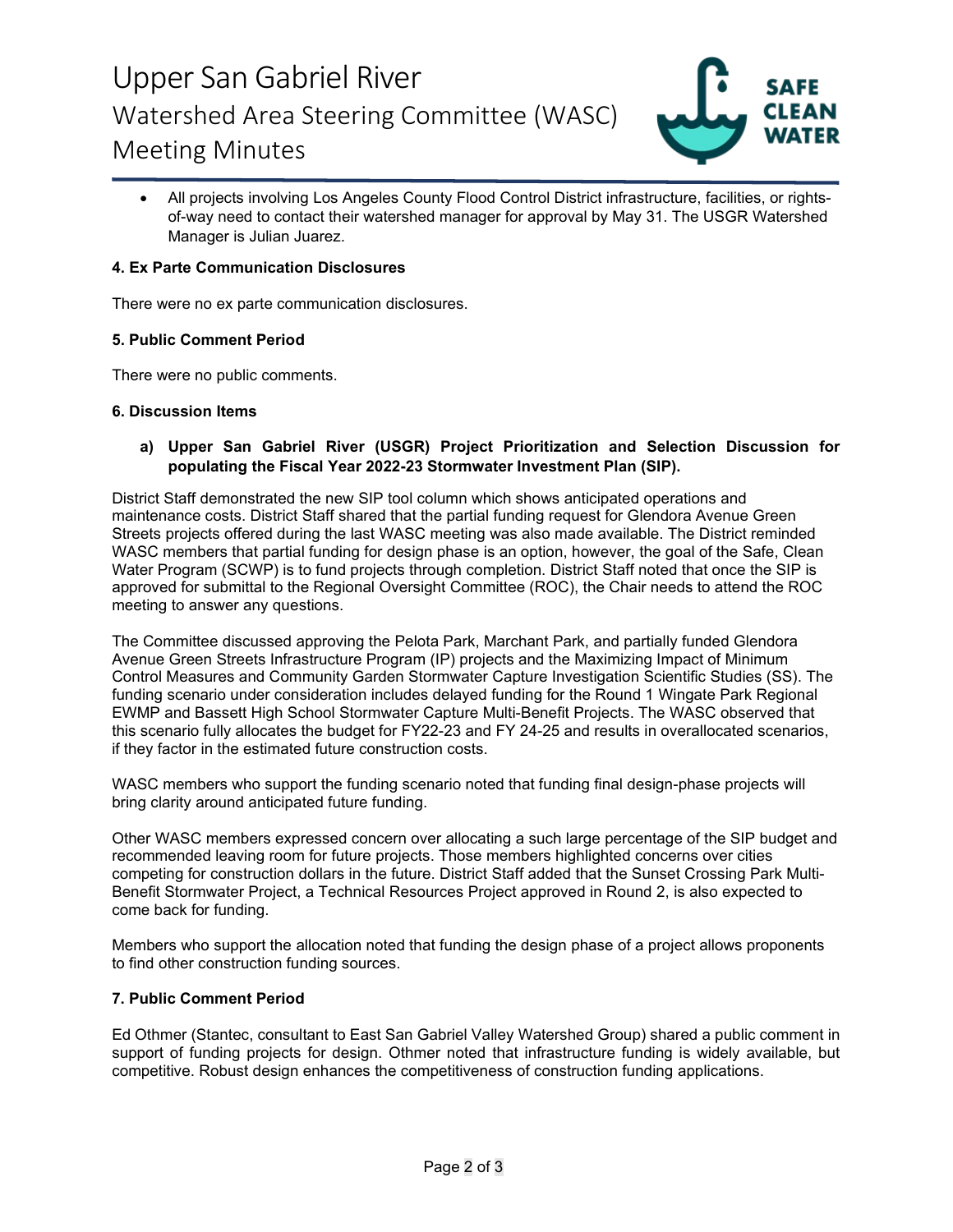

# **8. Voting Items**

**a) Approve the final Fiscal Year 2022-23 Stormwater Investment Plan funding recommendations for the USGR Watershed Area and approve submission to the Regional Oversight Committee for review**

Member Lisa O'Brien made a motion to approve the FY22-23 SIP for the USGR WASC including:

Infrastructure Program projects:

- Glendora Avenue Green Streets,
- Pelota Park, and
- Marchant Park

Scientific Studies:

- Maximizing Impact of Minimum Control Measures and
- Community Garden Stormwater Capture Investigation

The motion was seconded by Member Tom Love. The motion passed.

## **9. Items for Next Agenda**

The next meeting was tentatively scheduled for May 26, and has since been cancelled.

District Staff shared that the Lower San Gabriel River (LSGR) WASC has started discussions around setting priorities and establishing criteria for the Round 4 projects. Tori Klug (Stantec, Regional Coordination Team) added that the LSGR WASC is also discussing how to effectively communicate Watershed Area-specific priorities to project applicants and how to prioritize smaller projects. LSGR is the first WASC to consider establishing a comprehensive set of priorities and there is an opportunity for other WASCs to do this as well.

### **10. Adjournment**

Chair Sweet thanked WASC members and the public for their attendance and participation and adjourned the meeting.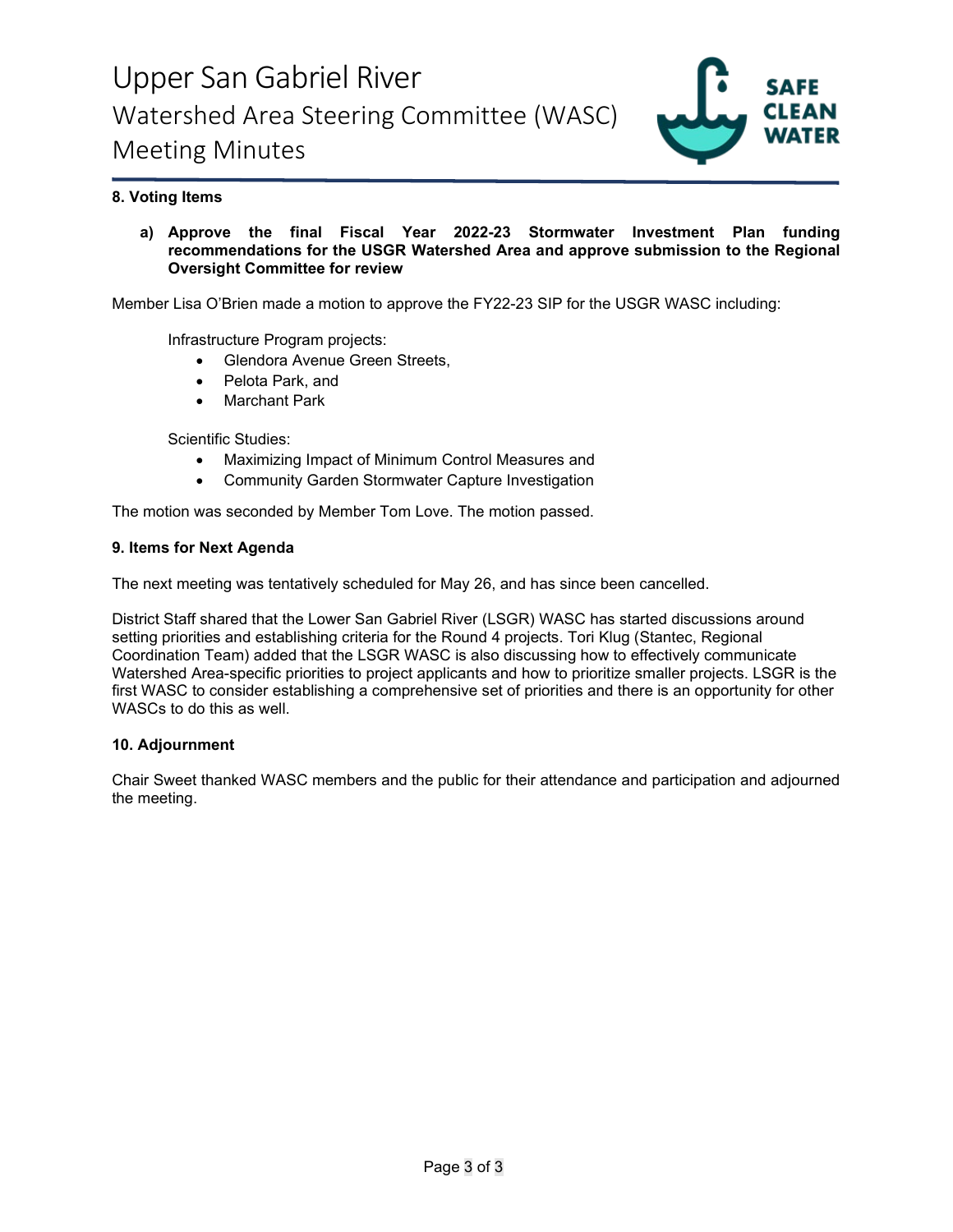| <b>USGR WASC - May 12, 2022</b>     |                                            |                       |                     |                         |                                                           |                                        |                                                                                                                                                                                                                                        |  |
|-------------------------------------|--------------------------------------------|-----------------------|---------------------|-------------------------|-----------------------------------------------------------|----------------------------------------|----------------------------------------------------------------------------------------------------------------------------------------------------------------------------------------------------------------------------------------|--|
|                                     |                                            | <b>Quorum Present</b> |                     |                         | Voting Items (see meeting minutes for additional details) |                                        |                                                                                                                                                                                                                                        |  |
| <b>Member Type</b>                  | <b>Position</b>                            | <b>Member</b>         | Voting/<br>Present? | Alternate               | Voting/<br>Present?                                       | Approve 4/28<br><b>Meeting Minutes</b> | Approve the Final Fiscal Year 2022-23 Stormwater<br>Investment Plan funding recommendations for the USGR<br>Watershed Area and approve submission to the ROC for<br>review to Delay Bassett Wingate SSs, Partial Glendora,<br>3IP, 2SS |  |
| Agency                              | <b>FCD</b>                                 | Julian Juarez         | X                   | Ramy Gindi              |                                                           |                                        | N                                                                                                                                                                                                                                      |  |
| Agency                              | <b>Upper San Gabriel District</b>          | Tom Love              | X                   | Patty Cortez            |                                                           | Y                                      |                                                                                                                                                                                                                                        |  |
| Agency                              | Main San Gabriel Basin                     | <b>Kelly Gardner</b>  | X                   | Tony Zampiello          |                                                           | Y                                      | Υ                                                                                                                                                                                                                                      |  |
| Agency                              | <b>Sanitation Districts</b>                | Kristen Ruffell       |                     | Christopher Lapaz       | X                                                         | Y                                      | Y                                                                                                                                                                                                                                      |  |
| Agency                              | Los Angeles County Parks and<br>Recreation | Sean Woods            |                     | Clement Lau             | X                                                         | Α                                      | N                                                                                                                                                                                                                                      |  |
| <b>Community Stakeholder</b>        | <b>Huff Strategies</b>                     | <b>Bob Huff</b>       | X                   |                         |                                                           | $\mathsf{Y}$                           | Y                                                                                                                                                                                                                                      |  |
| <b>Community Stakeholder</b>        | <b>Council for Watershed Health</b>        | <b>Drew Ready</b>     | X                   | Jason Casanova          |                                                           | $\mathsf{Y}$                           | Α                                                                                                                                                                                                                                      |  |
| <b>Community Stakeholder</b>        | <b>Watershed Conservation</b><br>Authority | Johnathan Perisho     | X                   | Jane Tsong              |                                                           | <b>V</b>                               | N                                                                                                                                                                                                                                      |  |
| <b>Community Stakeholder</b>        | <b>Urban Semillas</b>                      | <b>Miguel Luna</b>    |                     | David Marquez           |                                                           |                                        |                                                                                                                                                                                                                                        |  |
| <b>Community Stakeholder</b>        | <b>Active SGV</b>                          | David Diaz            | X                   | <b>Wesley Reutimann</b> |                                                           | $\mathsf{Y}$                           | N                                                                                                                                                                                                                                      |  |
| Municipal                           | <b>Baldwin Park</b>                        | Yovanni Viramontes    | X                   | Sam Gutierrez           |                                                           | $\mathsf{v}$                           | Α                                                                                                                                                                                                                                      |  |
| Municipal                           | Bradbury                                   | <b>Kevin Kearney</b>  | X                   |                         |                                                           | $\mathsf{Y}$                           | Y                                                                                                                                                                                                                                      |  |
| Municipal                           | Glendora                                   | <b>Alison Sweet</b>   | X                   | <b>Sharon Gallant</b>   |                                                           | Y                                      | Y                                                                                                                                                                                                                                      |  |
| Municipal                           | Industry                                   | Joshua Nelson         | X                   | John Di Mario           |                                                           | Y                                      | Y                                                                                                                                                                                                                                      |  |
| Municipal                           | Los Angeles County                         | Fernando Villaluna    | X                   | Joseph Venzon           |                                                           | $\mathsf{Y}$                           | $\mathsf{v}$                                                                                                                                                                                                                           |  |
| Municipal                           | Pomona                                     | Julie Carver          | X                   | <b>Fabian Aoun</b>      |                                                           | $\mathsf{Y}$                           | Y                                                                                                                                                                                                                                      |  |
| Municipal                           | La Verne                                   | Lisa O'Brien          | X                   | Shari Garwick           |                                                           | Y                                      | Y                                                                                                                                                                                                                                      |  |
| Non-Voting                          | <b>Watershed Coordinator</b>               | Alfredo Camacho       | X                   |                         |                                                           |                                        |                                                                                                                                                                                                                                        |  |
| <b>Total Non-Vacant Seats</b>       |                                            | 17                    |                     |                         | Yay (Y)                                                   | 14                                     | 10                                                                                                                                                                                                                                     |  |
| <b>Total Voting Members Present</b> |                                            | 16                    |                     |                         | Nay (N)                                                   | $\overline{0}$                         | $\overline{4}$                                                                                                                                                                                                                         |  |
| Agency                              |                                            | $5\phantom{.0}$       |                     |                         | Abstain (A)                                               | 1                                      | $\overline{2}$                                                                                                                                                                                                                         |  |
| <b>Community Stakeholder</b>        |                                            | $\overline{4}$        |                     |                         | <b>Total</b>                                              | 15 <sub>15</sub>                       | 16                                                                                                                                                                                                                                     |  |
| Municipal                           |                                            |                       |                     |                         |                                                           | Approved                               | Approved                                                                                                                                                                                                                               |  |